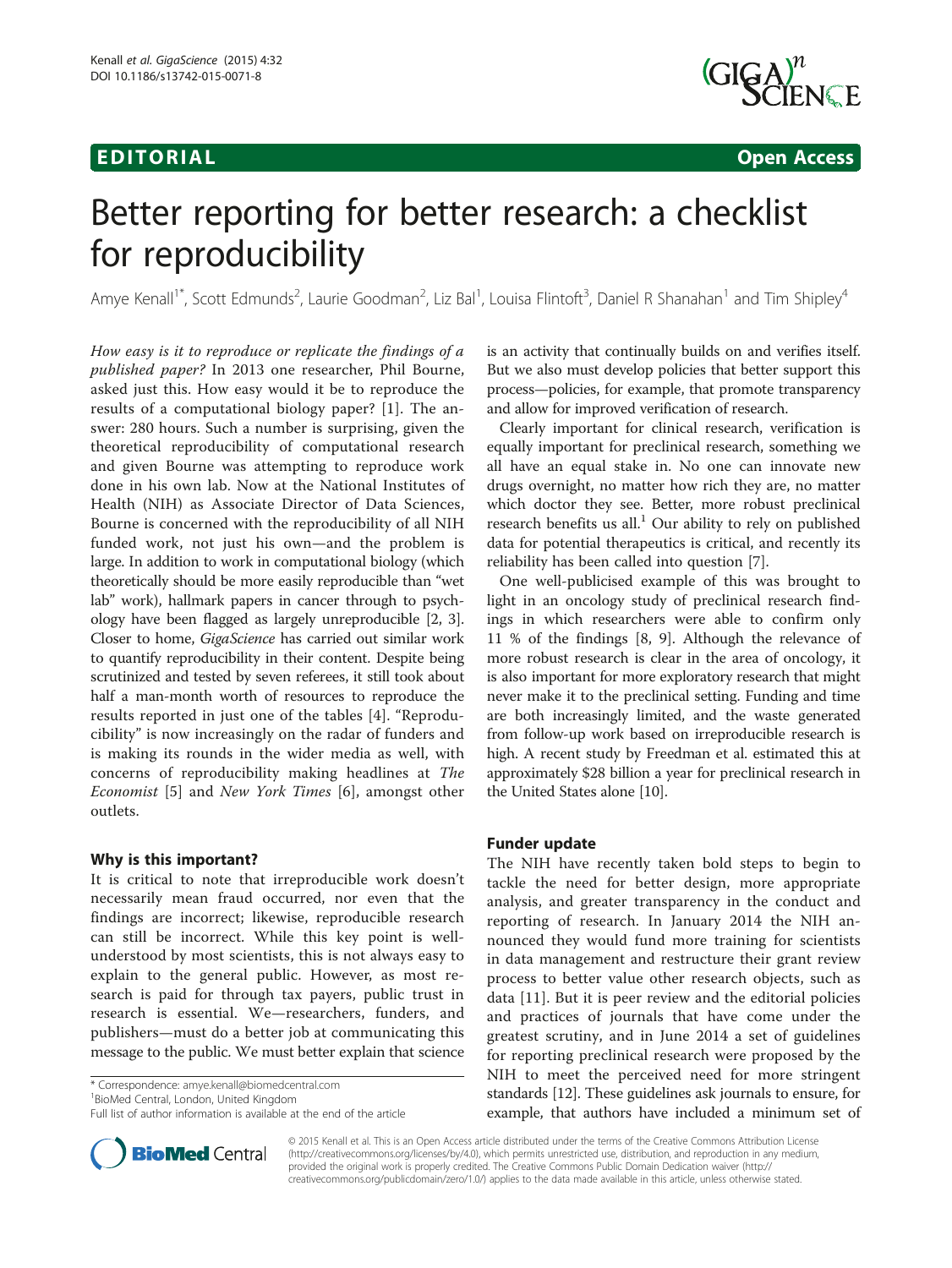information on study design, that statistical checks have been carried out by reviewers, and that authors have been given enough information to enable animal strains, cell lines, reagents, and so on, to be uniquely identified reagents. (For a full list of requirements, see the NIH Principles and Guidelines for Reporting Preclinical Research.)

## BioMed central author and reviewer checklist

Journals clearly have an important part to play in helping to ensure as far as possible that experimental design and analysis are appropriate, and that reporting standards are met. This month BioMed Central will launch a trial checklist for authors and referees with these explicit aims.

BioMed Central has long supported transparency in reporting for both biology and medicine, even working with Editorial Board Members developing and endorsing standards such as MIQE-precis [\[13\]](#page-2-0), and the EQUATOR Network guidelines, such PRISMA [\[14\]](#page-2-0). The trial checklist builds on these accepted standards and the principles behind them, formalising, tailoring and standardising these efforts across journals.

The checklist addresses three areas of reporting: experimental design and statistics, resources, and availability of data and materials [[15\]](#page-2-0). Some of the NIH Guidelines were straightforward to implement, given they were policies long in place at BioMed Central. However, we used these new guidelines as an opportunity to ensure that these as well as our long-standing policies already in place had the best chance of being adhered to by authors and by reviewers by integrating them into our internal systems and workflows. Authors will be asked on submission to confirm that they have included the information asked for in the checklist or give reasons for any instances where it is not made available or not applicable.<sup>2</sup> Likewise, reviewers will be asked to confirm the information has been satisfactorily reported and reviewed.

This also has the aim of making editors' jobs more straightforward. With a clear and simple checklist on what information to include in the manuscript, less time should be spent liaising with authors. Plans are also in place to integrate our new checklist into BioMed Central Roadshows and Author Workshops [\(http://roadshow.](http://roadshow.biomedcentral.com/) [biomedcentral.com/\)](http://roadshow.biomedcentral.com/), helping to ensure researchers are made aware of the reporting standards *before* publication.

BioMed Central is not the first to implement reporting guidelines, with the Center for Open Science  $[16]$  $[16]$  $[16]$ <sup>3</sup> and our colleagues at Nature. [[17](#page-2-0)] also recently announcing similar initiatives. Implementing reporting guidelines, rather through a checklist or another means, is not simple. Exploratory research that does not have the immediate practical implications of preclinical research often does not easily adhere to the criteria of reproducibility. For this

reason we are implementing this first as a trial, for which we will collect feedback and monitor its success.

In the first instance, the checklist will be rolled out on a small group of select journals: BMC Biology, BMC Neuroscience, Genome Biology, and GigaScience. In 6 months' time, we plan to review the data we have collected around this trial, checking whether reporting has increased and collating author, editor, and reviewer feedback on the trial, with the aim to roll out the checklist (with any revisions) across all BioMed Central journals. We have designed the checklist to act as an aid to authors, editors, and reviewers rather than a burden to submission and look forward to hearing your thoughts as the trial progresses.

## Endnotes

1 For further discussion of this around clinical trial transparency and reliability, see Ben Goldacre's Bad Pharma. <sup>2</sup>

 $2$ To better support our authors in adhering to this checklist, we have also recently revised our section on data availability, detailing where authors can deposit their data and how to cite their data in their manuscript. We also have in-house staff available to work with authors to find a home for their data. [http://www.biomedcentral.com/](http://www.biomedcentral.com/about/editorialpolicies#DataandMaterialRelease) [about/editorialpolicies#DataandMaterialRelease](http://www.biomedcentral.com/about/editorialpolicies#DataandMaterialRelease) <sup>3</sup>

<sup>3</sup>The Center for Open Science with stakeholders from research have recently devised an easy to use set of guidelines based on eight standards and three levels of adherence. With this checklist, all journals will adhere to level 2 requirements. At present, all BioMed Central journals adhere to level 1 requirements. [http://www.sciencemag.org/](http://www.sciencemag.org/content/348/6242/1422.figures-only) [content/348/6242/1422.figures-only](http://www.sciencemag.org/content/348/6242/1422.figures-only)

#### Competing interests

LB, LF, AK, TS, and DS are employees at BioMed Central. SE and LG are employees at the BGI.

#### Authors' contributions

AK wrote the first draft and SE, LG, LB, TS, and DS contributed additional edits to the text and comments. All authors read and approved the final manuscript. Core members of the Reproducibility Working Group responsible for the checklist and its implementation were LB, AK, TS, and DS. All group members contributed equally to the project.

#### Acknowledgments

We thankfully acknowledge the useful feedback on the checklist from Susanna Sansone at BioSharing (<https://www.biosharing.org/>), the entire BMC Biology and Genome Biology editorial teams, including Penny Austin and Rafal Marszalek and the Research Integrity team, especially Maria Kowalczuk and Elizabeth Moylan (<http://www.biomedcentral.com/authors/biomededitors>), at BioMed Central. This editorial was published jointly in BMC Neuroscience, Genome Biology, and GigaScience.

#### Author details

<sup>1</sup> BioMed Central, London, United Kingdom. <sup>2</sup>BGI, Hong Kong, Hong Kong<br><sup>3</sup>Genome Biology, BioMed Central London, United Kingdom, <sup>4</sup>BMC Genome Biology, BioMed Central, London, United Kingdom. <sup>4</sup>BMC Neuroscience, BioMed Central, London, United Kingdom.

Received: 29 June 2015 Accepted: 1 July 2015 Published online: 23 July 2015